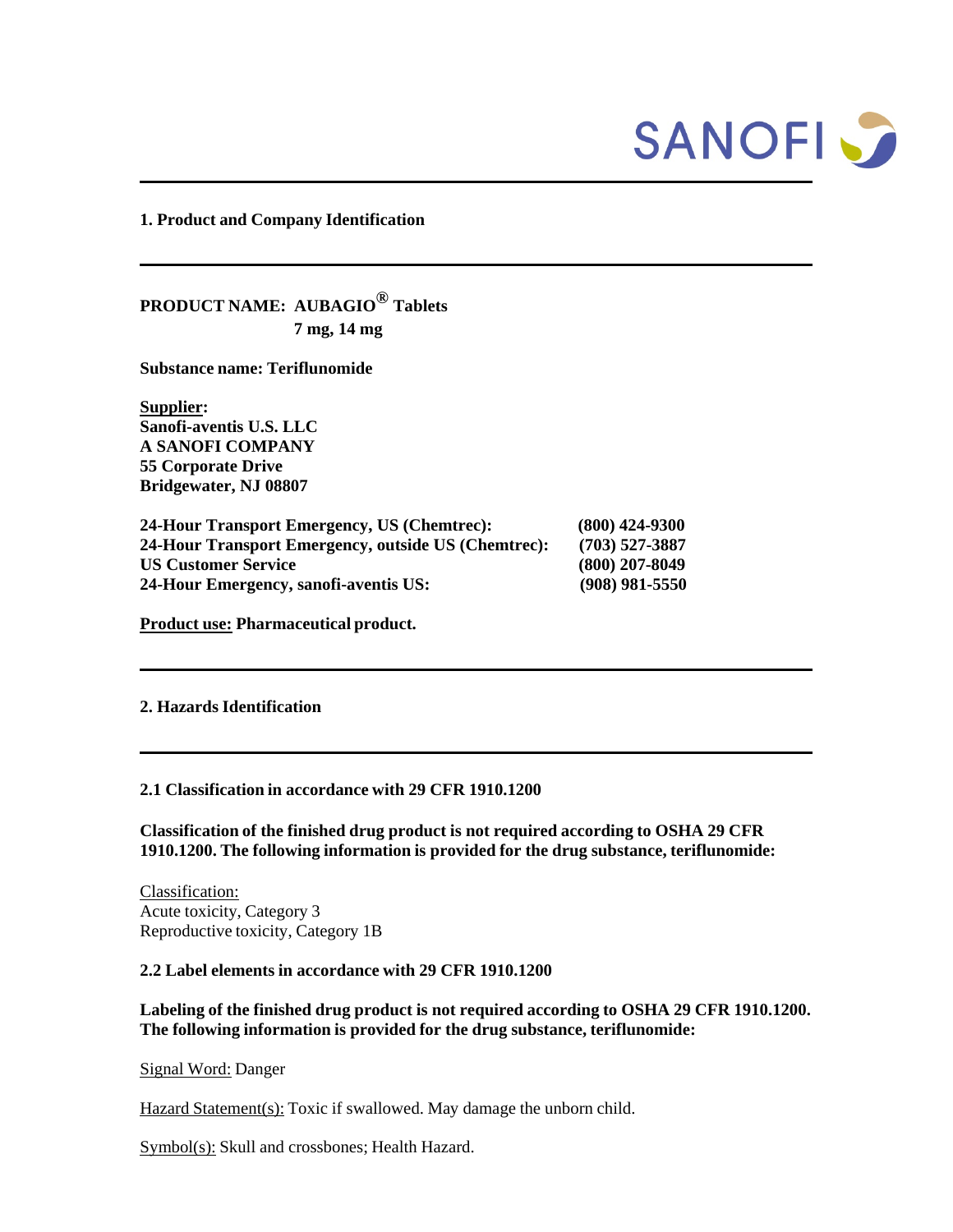### Precautionary Statement(s):

- Prevention: Obtain special instructions before use. Do not handle until all safety precautions have been read and understood. Wear protective gloves. Wash hands thoroughly after handling. Do not eat, drink or smoke when using this product.
- Response: If swallowed: Immediately call a poison center. Rinse mouth. If exposed or concerned: Get medical advice.
- Storage: Store locked up.
- Disposal: Dispose of in accordance with applicable regional, national and local laws and regulations.

# **2.3 Hazards Not Otherwise Classified (HNOC)**

Not classified.

# **3. Composition/Information on Ingredients**

| <b>Chemical Name:</b>                             | <b>Common Name:</b> | $CAS \#$ :  | <b>Percentage or</b><br>concentration range |
|---------------------------------------------------|---------------------|-------------|---------------------------------------------|
| $(Z)$ -2-Cyano-3-hydroxy-but-<br>2-enoic acid-(4- | Teriflunomide       | 163451-81-8 | 7 or 14 mg per tablet                       |
| trifluoromethylphenyl)-<br>amide                  |                     |             |                                             |

Inactive Ingredients: Lactose monohydrate, corn starch, hydroxypropylcellulose, microcrystalline cellulose, sodium starch glycolate, and magnesium stearate.

The film coating for the 14 mg tablet is made of hypromellose, titanium dioxide, talc, polyethylene glycol and indigo carmine aluminum lake.

In addition to these, the 7 mg tablet film coating includes iron oxide yellow.

# **4. First Aid Measures**

# **4.1 First aid procedures**

Eye contact: In case of contact with dust from broken tablets, immediately flush eyes with plenty of water for at least 15 minutes. If easy to do, remove contact lenses if worn. Get medical attention.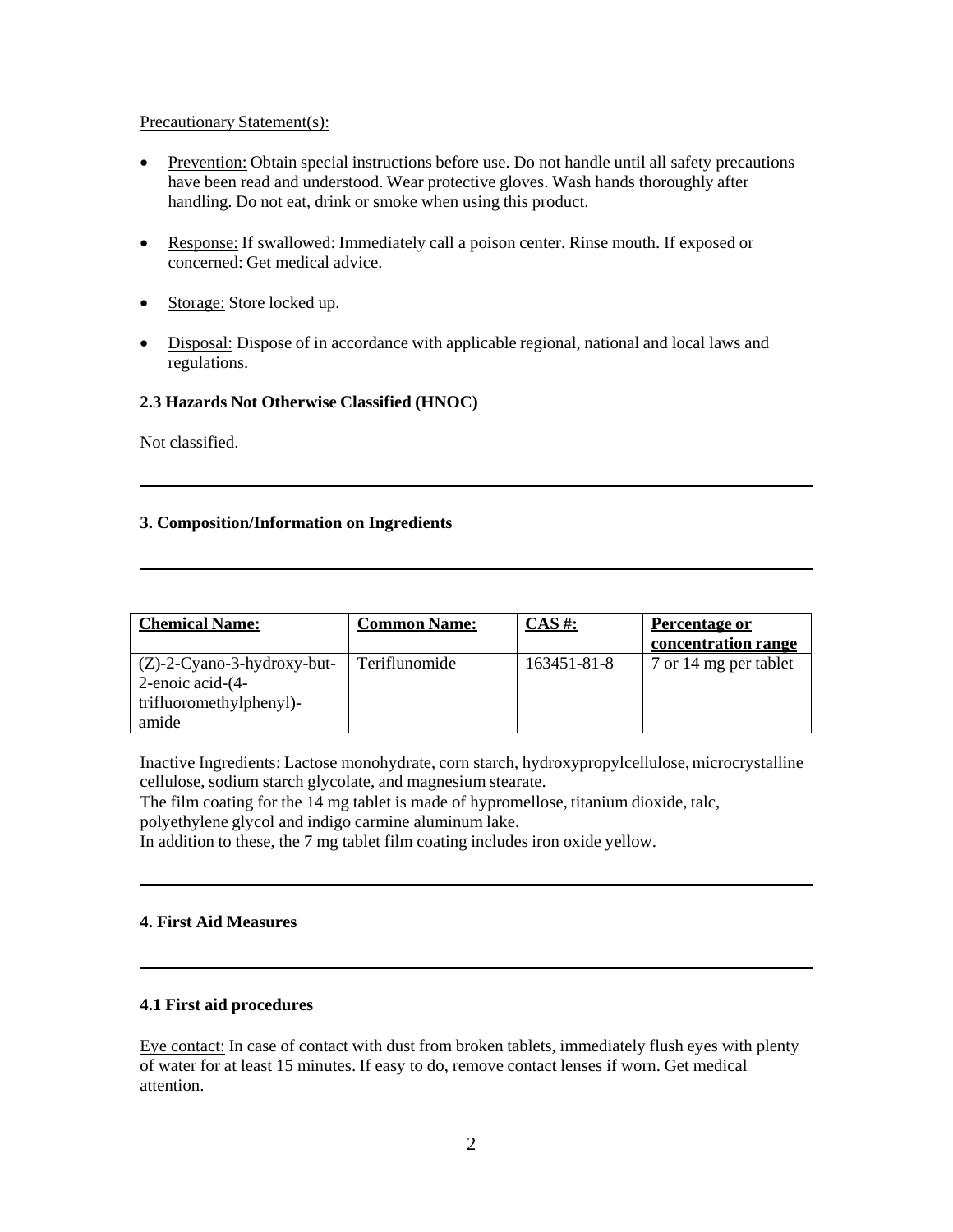Skin contact: In case of contact with broken tablets, immediately flush skin with plenty of water. Remove contaminated clothing and shoes. Get medical attention if irritation develops and persists.

Ingestion: If swallowed, call a poison center or physician immediately. Do NOT induce vomiting unless directed to do so by a physician. Never give anything by mouth to an unconscious person. Rinse mouth thoroughly with water.

Inhalation: If dust from broken tablets is inhaled, remove to fresh air. If breathing is difficult, trained personnel should give oxygen. Get medical attention.

# **4.2 Most important symptoms and effects, both acute and delayed**

Fetal harm. Hepatotoxicity. Elevated liver enzymes (ALT and AST), alopecia and rash.

# **4.3 Indication of any immediate medical attention and special treatment needed**

Treat symptomatically and supportively.

# **5. Fire Fighting Measures**

# **5.1 Extinguishing media**

Suitable extinguishing media: All means: water, carbon dioxide, foam or dry chemical.

Unsuitable extinguishing media: Strong water jet.

# **5.2 Specific hazards arising from the chemical**

Hazardous combustion products: Carbon monoxide, carbon dioxide, oxides of nitrogen.

# **5.3 Special Protective Equipment and Precautions for Fire-fighters**

In case of fire, use full firefighting turnout (bunker) gear and self-contained breathing apparatus (SCBA). Keep personnel upwind and away from fire. Move container from fire area if you can do it without risk. Do not scatter spilled material with high-pressure water streams. Dike firecontrol water for later disposal.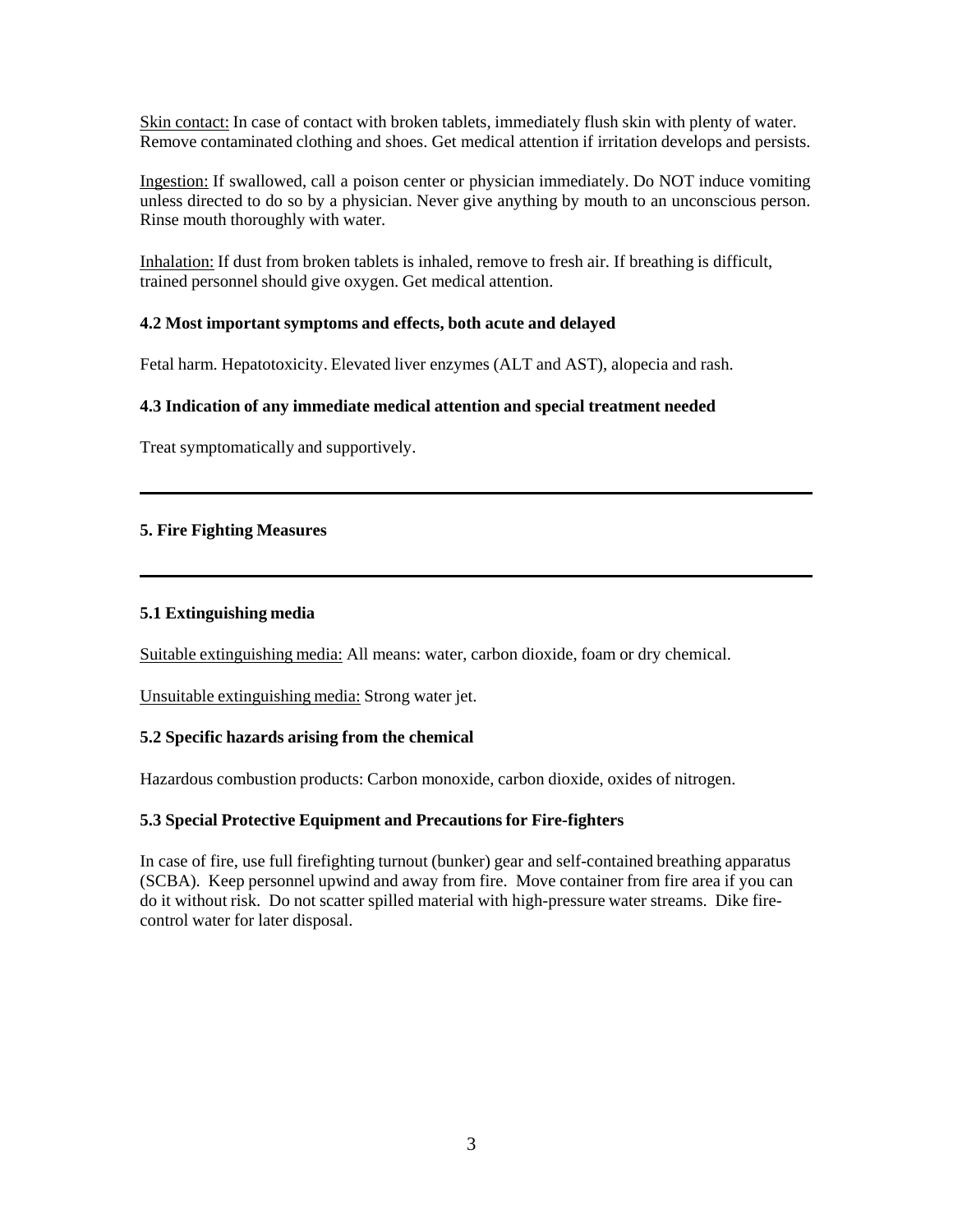# **6. Accidental Release Measures**

## **6.1 Personal precautions and Protective Equipment:**

Eye protection, respiratory protective equipment, and suitable protective clothing should be worn if significant dust emissions are generated from broken or crushed tablets.

### **6.2 Emergency Procedures:**

Follow local workplace procedures. Prevent the product from entering the environment. Avoid discharges to sewers, drains, waterways, or onto the ground.

### **6.3 Methods for containment:**

Vacuum or scoop up, moisten any dust with water before collection with a shovel or broom.

### **6.4 Methods for clean-up:**

Place material in suitable container for disposal. Wash the floor with plenty of water, absorb or retain the cleaning water for disposal.

# **7. Handling and Storage**

#### **7.1 Precautions for Safe Handling**

Use with adequate ventilation. Avoid breathing dust if tablets are crushed or spilled. Do not get dust in eyes or on skin. Wash thoroughly after handling.

# **7.2 Conditions for Safe Storage**

Store at 68°F to 77°F (20°C to 25°C) with excursions permitted between 59°F and 86°F (15°C and  $30^{\circ}$ C).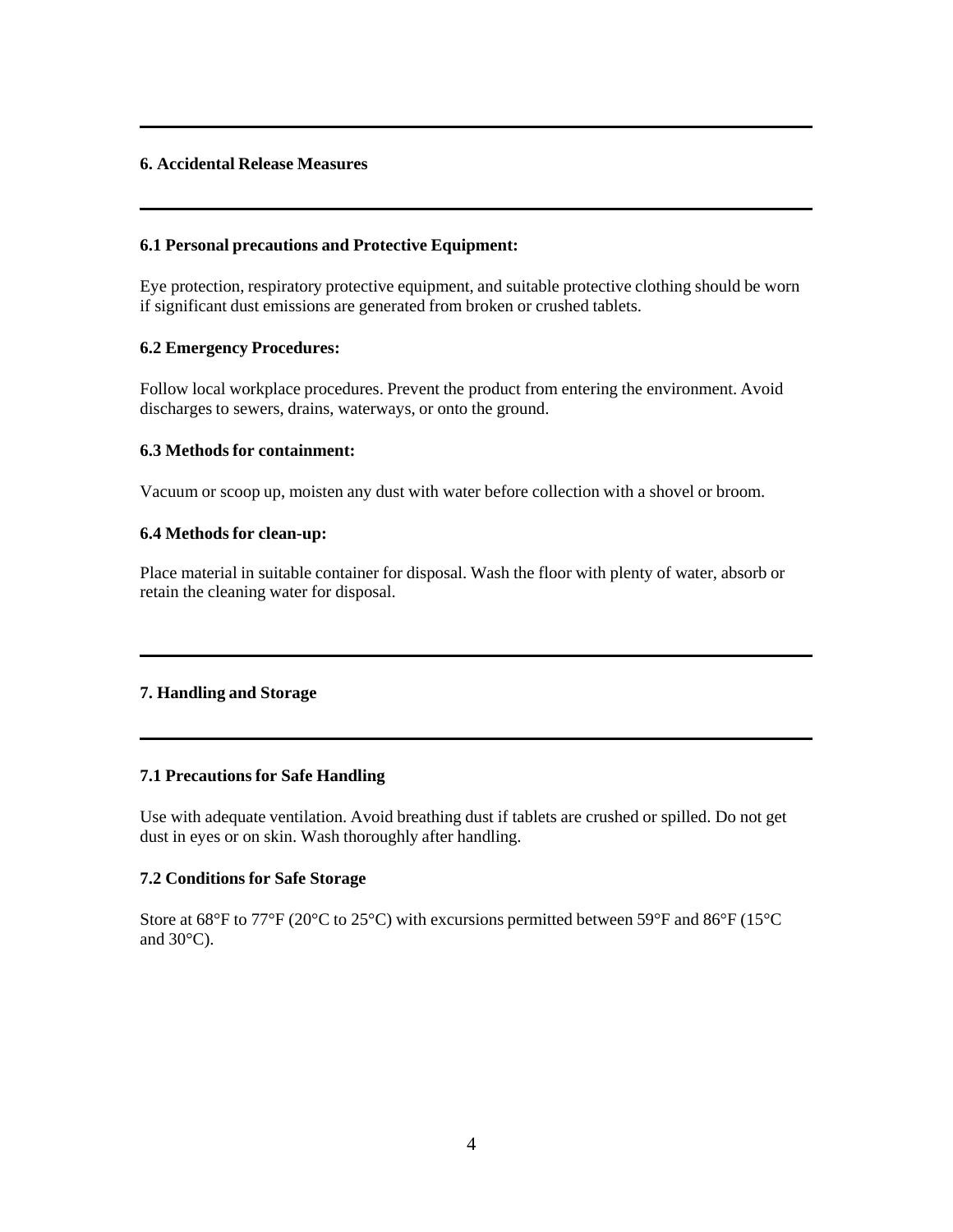## **8. Exposure Controls/Personal Protection**

## **8.1 Exposure Limits**

Sanofi-aventis occupational exposure band:  $1 - 10$  micrograms/m<sup>3</sup>, 8-hour TWA.

#### **8.2 Appropriate Engineering Controls**

Provide adequate ventilation. No other specific controls are needed under normal handling conditions.

### **8.3 Individual Protection Measures**

Eye/face protection: Safety glasses or safety goggles should be worn if there is a potential for dust exposure from broken or crushed tablets.

Skin protection: Suitable protective gloves should be worn, especially if handling the unfinished product or broken or crushed tablets.

Respiratory protection: None normally required. Approved respiratory protection should be worn if there is a potential for exposure to dust from handling operations or from broken or crushed tablets.

General hygiene considerations: Suitable work clothes. Wash hands before breaks and at the end of the work shift.

# **9. Physical and Chemical Properties**

| Appearance: Blue or greenish-blue film-coated tablets.        |
|---------------------------------------------------------------|
| Odor: None.                                                   |
| Odor threshold: Not applicable.                               |
| pH: Not determined.                                           |
| Melting point (teriflunomide): $229 - 230$ °C.                |
| Initial boiling point/boiling point range: Not applicable.    |
| Flash point: Not applicable.                                  |
| Evaporation rate: Not applicable.                             |
| Flammability: Not applicable.                                 |
| Upper/lower flammability or explosive limits: Not applicable. |
| Vapor pressure: Not applicable.                               |
| Vapor density: Not applicable.                                |
| Relative density: Not applicable.                             |
| Solubility, water (teriflunomide): 21 mg/L.                   |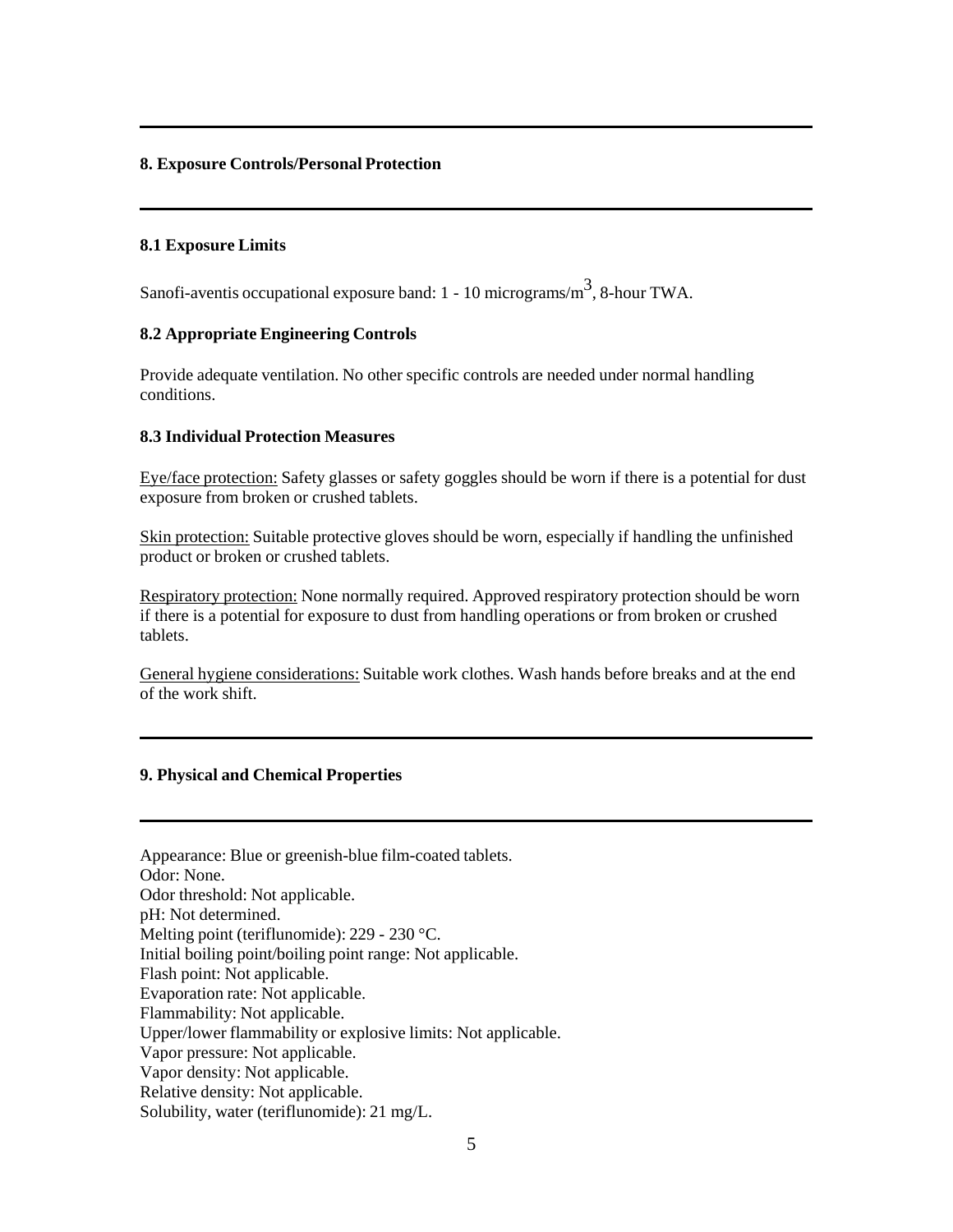Partition coefficient: n-octanol/water: Log Kow = 2.25. Method: Calculation (Hansch/Leo). Auto-ignition temperature: Not determined. Decomposition temperature: Not determined. Viscosity: Not determined.

### **10. Stability and Reactivity**

#### **10.1 Reactivity**

Not a reactive material under normal handling conditions.

#### **10.2 Chemical Stability**

Stable under normal handling conditions.

#### **10.3 Possibility of hazardous reactions**

None known.

### **10.4 Conditions to Avoid**

Keep away from heat, sparks and flames.

#### **10.5 Incompatible materials**

Strong oxidizing and reducing agents.

#### **10.6 Hazardous decomposition products**

Carbon monoxide, carbon dioxide, oxides of nitrogen.

# **11. Toxicological Information**

#### **The following information is for the active ingredient teriflunomide unless otherwise noted:**

Information on likely routes of exposure: Exposure not expected under normal use. Dust from broken or crushed tablets could result in exposure to eyes, skin and respiratory tract.

Symptoms related to the physical, chemical and toxicological characteristics: Elevated liver enzymes (ALT and AST), alopecia and rash.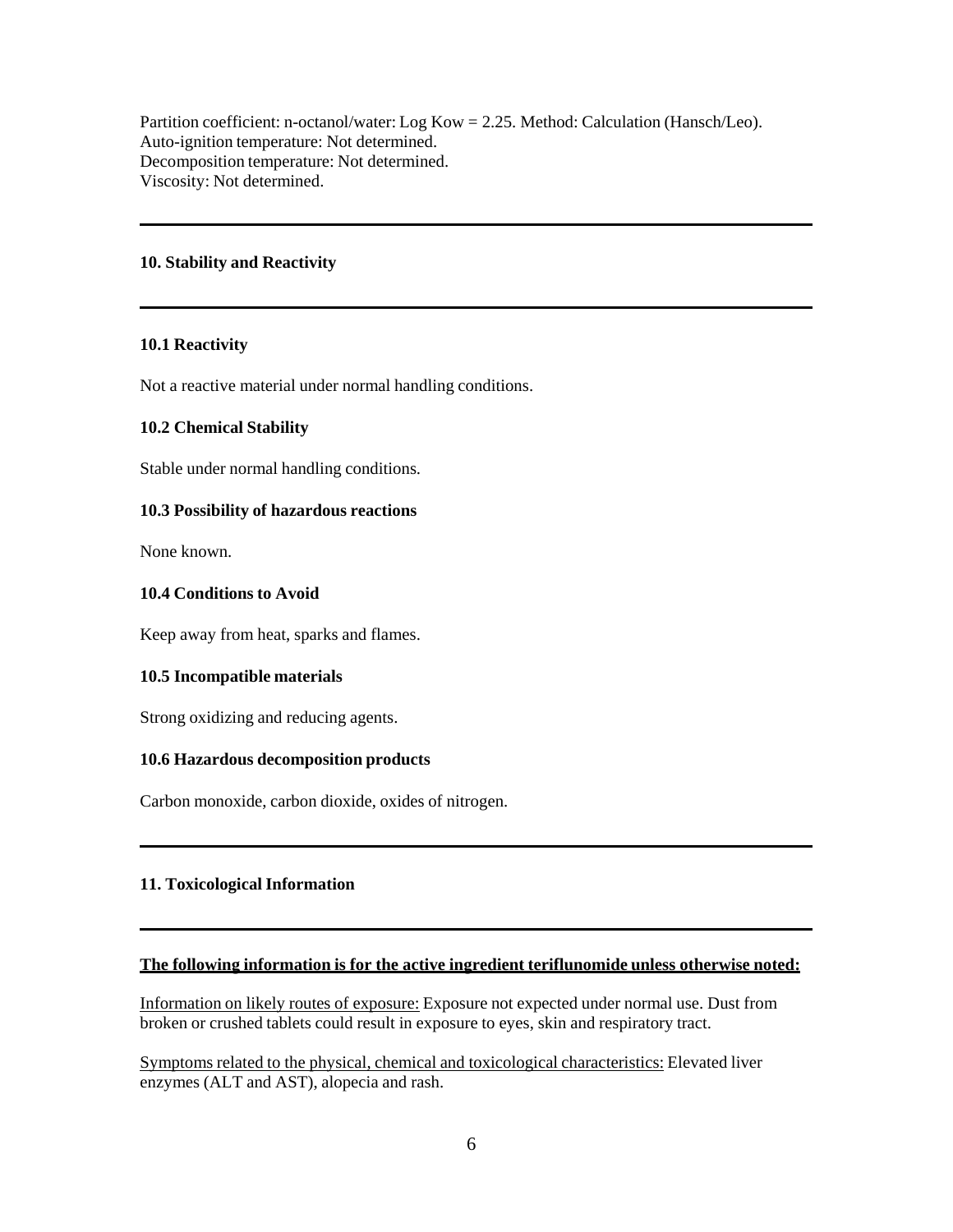Effects of short-term (acute) exposure: Elevated liver enzymes (ALT and AST), alopecia and rash.

Effects of long-term (chronic) exposure: Hepatotoxicity. May cause fetal harm.

Acute toxicity (LD50): Oral route, rat:  $400 - 1{,}000$  mg/kg. Oral route, mouse: 100 - 200 mg/kg.

Skin corrosion/irritation: Non-irritant. Method: OECD 404.

Serious eye damage/irritation: Non-irritant based on in vitro tests.

Sensitization: Non-sensitizing.

Specific target organ toxicity – single exposure (STOT-SE): No data.

Specific target organ toxicity – repeated exposure (STOT-RE): Liver.

Carcinogenicity: No evidence of carcinogenicity was observed in lifetime carcinogenicity bioassays in mouse and rat.

Not listed by NTP, not found to be a potential carcinogen by IARC or OSHA.

Titanium dioxide has been classified by IARC as 2B: Possibly carcinogenic to humans. Tumors were observed at high dose in animal studies by inhalation and intratracheal administration. Tumors were not observed by other routes.

Reproductive toxicity and teratogenicity: When teriflunomide was administered to pregnant rats throughout the period of organogenesis, high incidences of fetal malformation and embryofetal death were observed at doses not associated with maternal toxicity.

Administration of teriflunomide to pregnant rabbits throughout organogenesis resulted in high incidences of fetal malformation and embryofetal death at doses associated with minimal maternal toxicity.

In studies in which teriflunomide was administered to rats during gestation and lactation, decreased growth, eye and skin abnormalities, and high incidences of malformation (limb defects) and postnatal death were observed in the offspring at doses not associated with maternal toxicity.

Mutagenicity: Teriflunomide was negative in the in vitro bacterial reverse mutation (Ames) assay, the in vitro HPRT assay, and in in vivo micronucleus and chromosomal aberration assays. Teriflunomide was positive in an in vitro chromosomal aberration assay in human lymphocytes, with and without metabolic activation.

Aspiration hazard: Not applicable.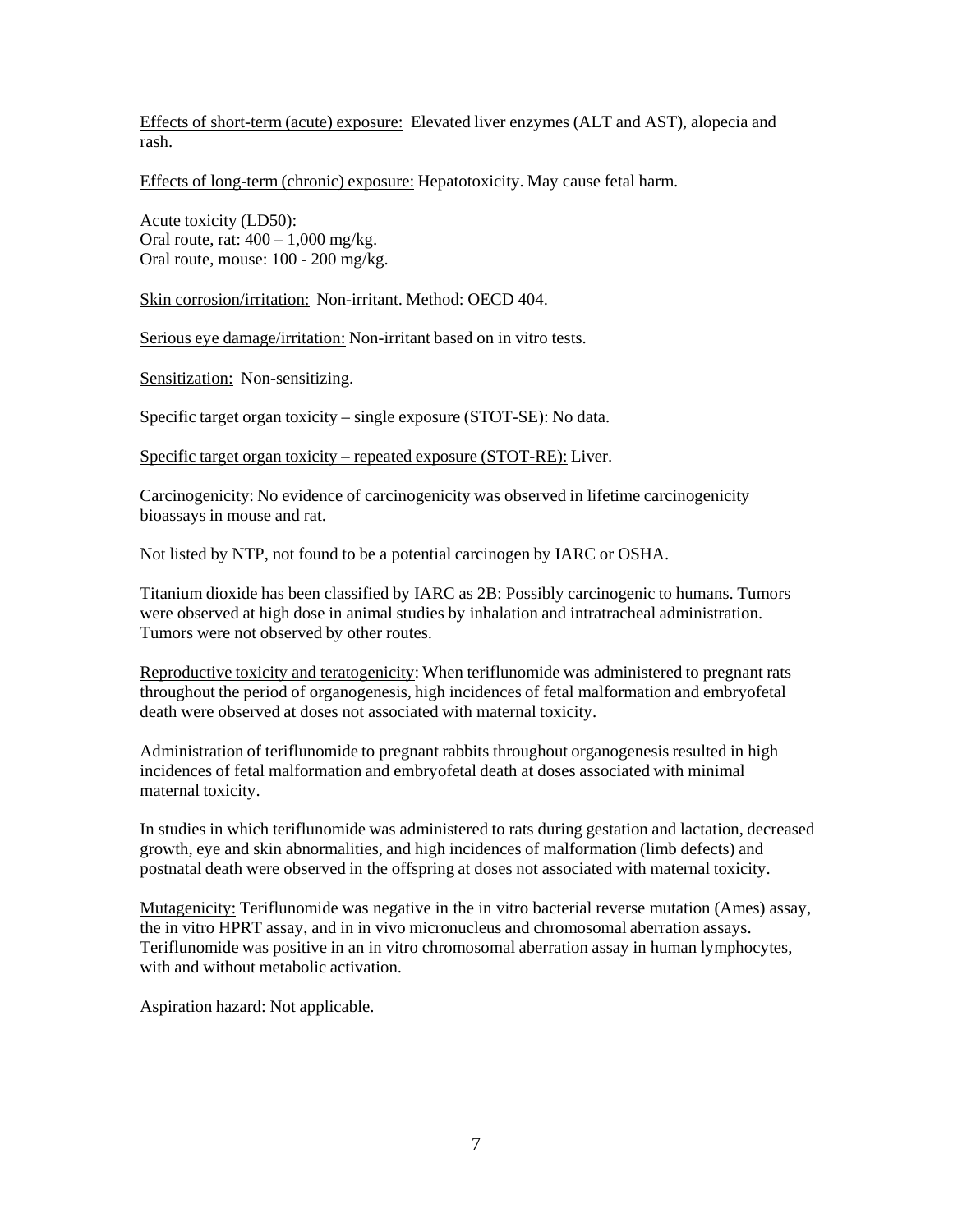# **12. Ecological Information**

## **The following information is for the active ingredient teriflunomide unless otherwise noted:**

# **12.1. Ecotoxicity**

GHS Chronic aquatic toxicity, Category 3. Harmful to aquatic life with long lasting effects.

Fish toxicity (LC50): 50 - 100 mg/l Species: zebra fish Exposure duration: 96 h Method: OECD 203

Toxicity on invertebrates (EC50):  $> 100$  mg/l Species: Daphnia magna Exposure duration: 48 h

# **12.2. Persistence and degradability**

Biological degradability: approx. 1 % Not readily biodegradable. Testing period: 28 day Method of analysis: Theoretical oxygen demand Method: OECD 301 E

# **12.3. Bioaccumulative potential**

Unlikely to be bioaccumulable in living organisms (Log Pow  $<$  4).

# **12.4 Mobility in soil**

Not determined.

# **12.5 Other adverse effects**

Not determined.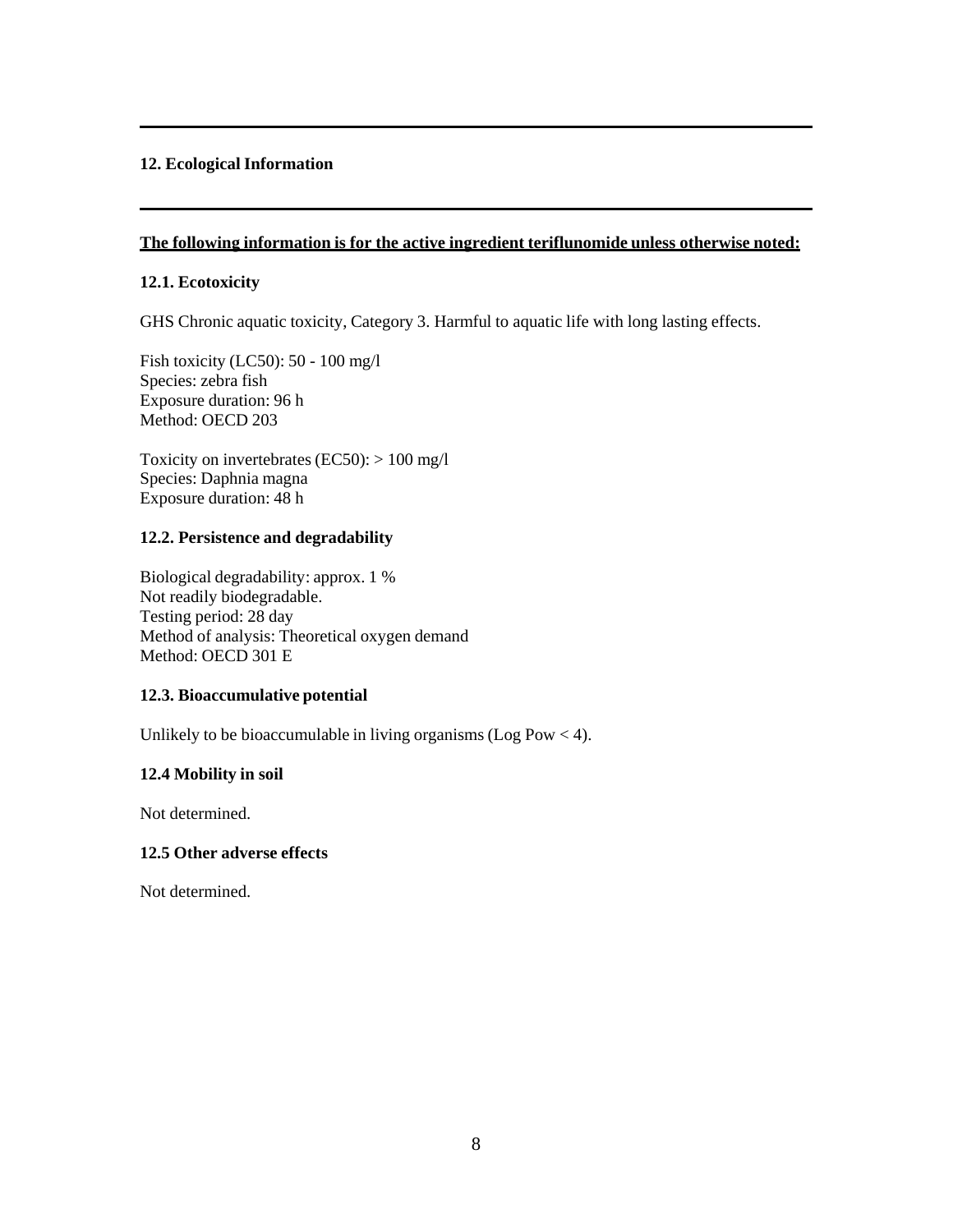# **13. Disposal Considerations**

### **13.1 Disposal of product waste**

Disposal should be in accordance with applicable regional, national and local laws and regulations. Local regulations may be more stringent than regional or national requirements.

# **13.2 Disposal of packaging waste**

Dispose of in a safe manner in accordance with federal, state and local environmental regulations. Empty packages, containers or liners may contain product residue.

### **14. Transport Information**

#### **14.1 Basic shipping information, finished product**

| U.S. DOT    | Not a regulated material. |
|-------------|---------------------------|
| ICAO/IATA   | Not a regulated material. |
| <b>IMDG</b> | Not a regulated material. |

#### **15. Regulatory Information**

US Regulations

CERCLA Hazardous Substance List (40 CFR 302.4): Not listed.

Clean Water Act Section 311 Hazardous Substances (40 CFR 117.3): Not listed.

Clean Air Act (CAA) Section 112(r) Accidental Release Prevention (40 CFR 68.130): Not listed. SARA Title III:

Section 302 Extremely Hazardous Substance (40 CFR 355, Appendix A): Not listed. Section 313 Toxic Release Inventory (40 CFR 372): Not listed.

State Regulations

California Safe Drinking Water and Toxic Enforcement Act of 1986 (Proposition 65): Not listed. Massachusetts Right-To-Know List: Not listed. New Jersey Right-To-Know List: Not listed. Pennsylvania Right-To-Know List: Not listed.